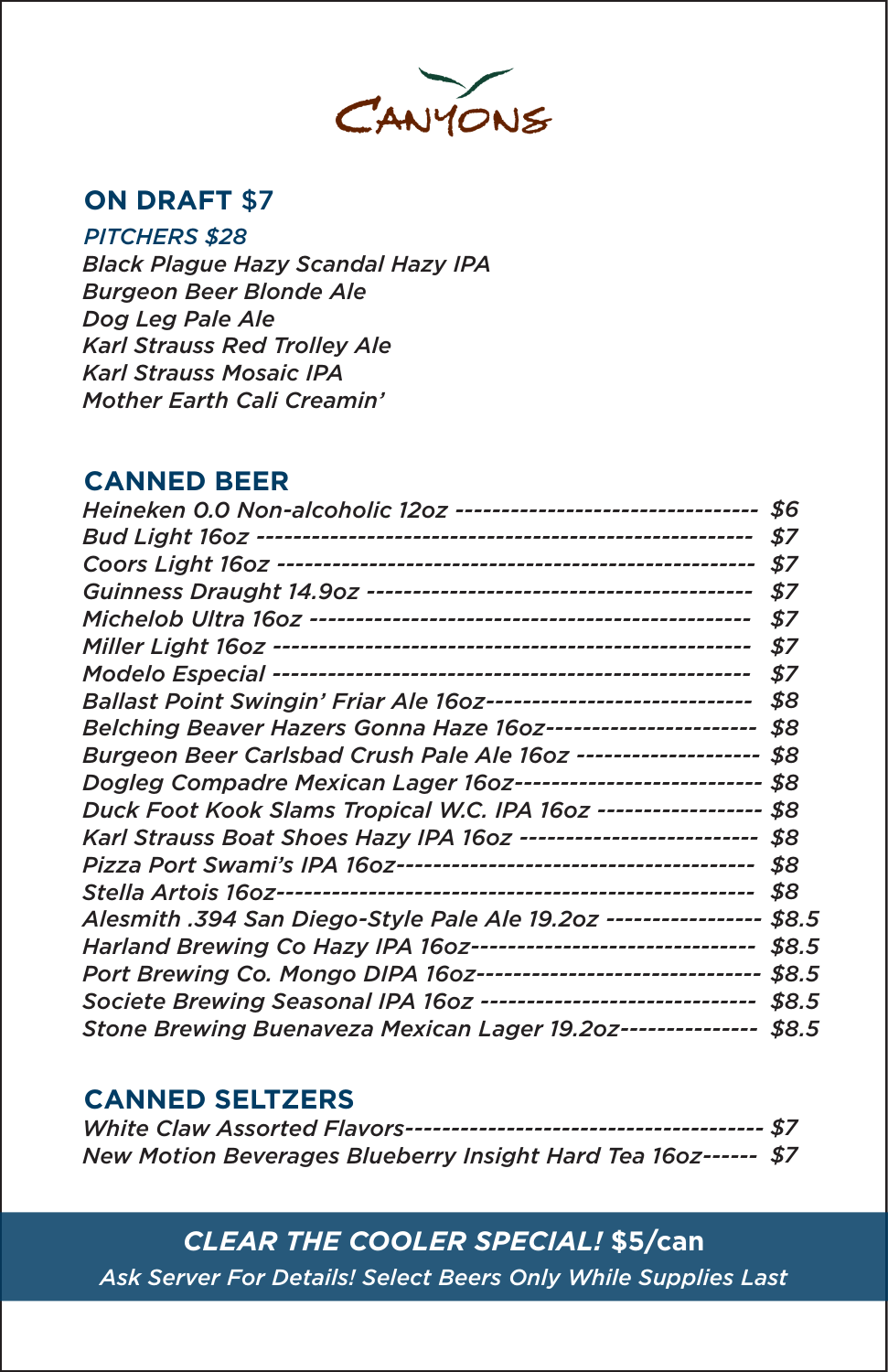| CANYONS |  |
|---------|--|

# **SPECIALTY COCKTAILS**

| <b>IRISH COFFEE</b><br>Peet's Coffee, Baileys, Choice of Jameson, PB Whiskey, or Kahlúa.                                                         | \$11 |
|--------------------------------------------------------------------------------------------------------------------------------------------------|------|
| <b>MICHELADA</b><br>Draft Stone Buenaveza Salt & Lime Lager, Clamato, Salt or Taiin Rim<br>& Lime.                                               | \$8  |
| <b>CROSSINGS SANGRIA</b><br>Fallbrook Winery 33° North Rosé, Pink Grapefruit, Pineapple and Lime<br>Juices, Simple Syrup, Topped with Club Soda. | \$10 |
| <b>CARLSBAD SUNSET</b><br>Tito's Vodka, Mango Purée, Splash of Cranberry.                                                                        | \$11 |
| <b>APEROL SPRITZ</b><br>Aperol, Prosecco, Soda Water, Orange Wedge Garnish.                                                                      | \$11 |
| <b>PATIO MARGARITA</b><br>Teremana Blanco Teguila, House Margarita Mix, Lime Wedge, Salted<br>Rim. on The Rocks.                                 | \$12 |
| <b>TRANSFUSION</b><br>Tito's Vodka, Grape and Lime Juice, Topped with Ginger Ale.                                                                | \$12 |
| <b>ELDERFLOWER FRENCH 75</b><br>Bombay Sapphire, Lemon Juice, St. Germain, Champagne Float.                                                      | \$13 |
| <b>TROPICAL MAI TAI</b><br>Bacardi White Rum, Orange Curacao, Pineapple Juice,<br>Lime Juice, Orgreat, Meyers Dark Rum Float.                    | \$12 |
| <b>SALTED CARAMEL ESPRESSO MARTINI</b><br>Espresso Vodka, Coffee Liqueur, Irish Cream                                                            | \$12 |
|                                                                                                                                                  |      |

**DEALERS CHOICE** *Your bartender will create a cocktail based of your favorite spirit!*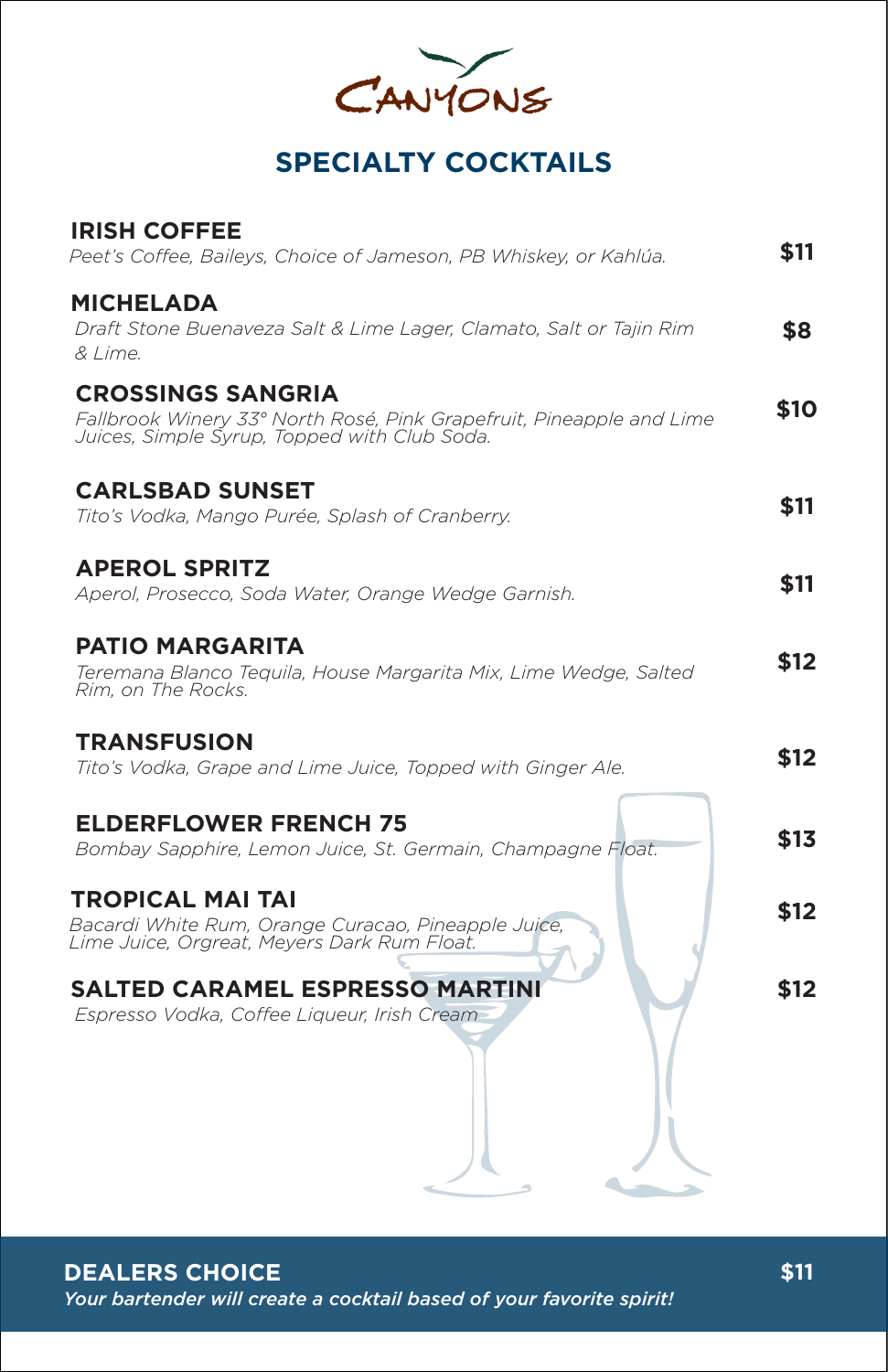



| <b>WHITES</b>                                                                                                                     | Glass   Bottle   |
|-----------------------------------------------------------------------------------------------------------------------------------|------------------|
| Val D'Oca Prosecco 187ml - Sparkling Wine / Italy<br>Bright Citrus Fruits and Soft Finish                                         | <b>NA   \$12</b> |
| <b>Opera Prima Brut</b>   Brut Sparkling Wine   Spain<br>Light, Bubbly, Crisp with Citrus Aromas                                  | \$9   \$34       |
| <b>G.H. Mumm Champagne</b>   Champagne, France<br>Intense Complex Flavors, Long Lingering Finish                                  | <b>NA   \$68</b> |
| <b>Chateau Ste Michelle</b>   Riesling   Columbia Valley, WA<br>Mix of Tropical Flavors with Lemon-Lime Notes                     | \$10   \$38      |
| <b>Fallbrook Winery</b>   Sauvignon Blanc   Fallbrook, CA<br>Grapefruit & Tropical Aromas, Crisp Citrus Finish                    | \$9   \$34       |
| Longhouse   Sauvignon Blanc   Sonoma County, CA<br>Fresh & Fruity Anise, Guava & Grapefruit                                       | \$11   \$42      |
| <b>Fallbrook Winery</b>   Chardonnay   Fallbrook, CA<br>Rich & Oaky with Flavors of Apple Pie & Pear                              | $$9$   \$34      |
| <b>Sonoma Cutrer RRR</b>   Chardonnay   Russian River, CA<br>White Peach & Vanilla Aromas, Medium-Bodied, Flavors of Pear & Spice | \$14   \$54      |
| <b>Kim Crawford</b>   Pinot Grigio   Marlborough, New Zealand<br>Off-dry with Ripe Quince, Pear, & Apple Fruits                   | \$10   \$38      |
| Santa Margherita   Pinot Grigio   Alto Adige, Italy<br>Intense Floral Notes, Crisp Golden Apple Tast, Clean Dry Finish            | \$12   \$46      |
| Fallbrook Winery 33 North   Rosé   Fallbrook, CA<br>Aromas of Papaya, Cantaloupe & Strawberry, Well-Rounded Finish                | \$9 \$34         |
|                                                                                                                                   |                  |